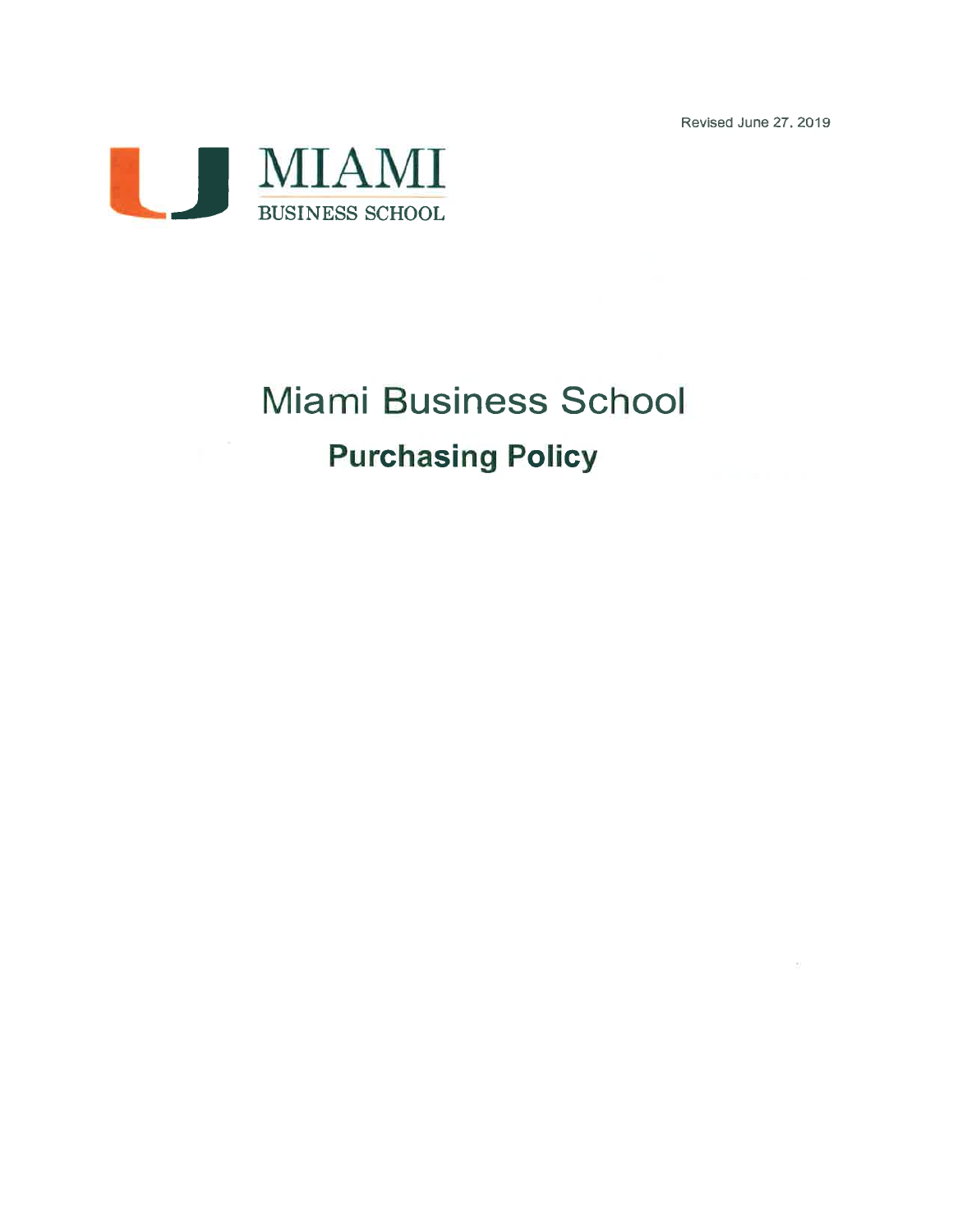# **Table of Contents**

 $\frac{1}{2}$  .

| SUSTAINABILITY CRITERIA FOR AV, ELECTRONICS, AND ELECTRIC POWERED |  |
|-------------------------------------------------------------------|--|
|                                                                   |  |
|                                                                   |  |
|                                                                   |  |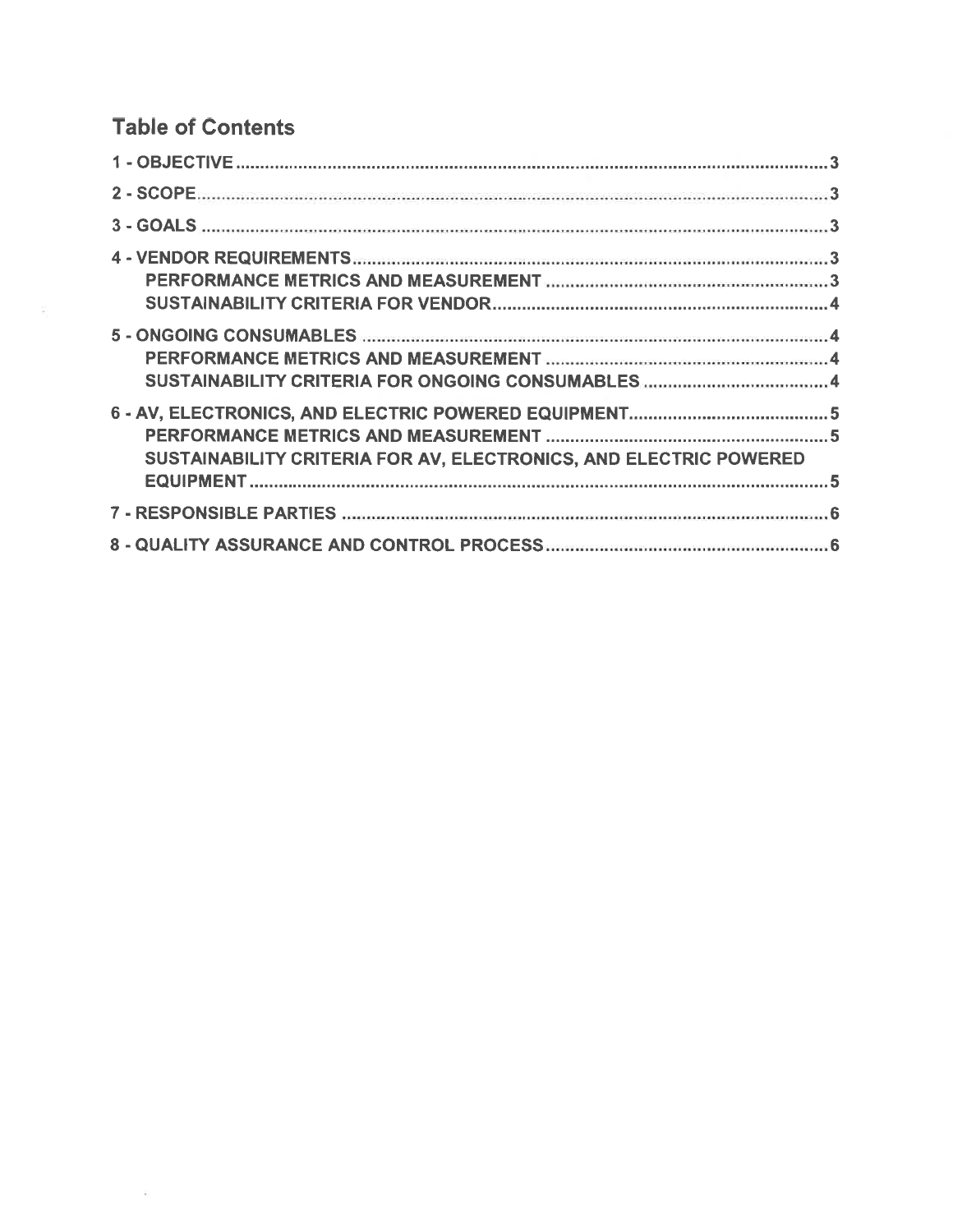#### 1 - OBJECTIVE

The Miami Business School understands their potential impact on the environment including daily operations that draw from natural resources. Materials and products used in daily operation cause impact from the extraction, during the manufacturing, to their use, and disposal. The Miami Business School supports the University's commitment to corporate social responsibility standards and the current STARS BSJ-180 Sustainable Procurement document. This policy is written to establish a common interpretation of what Environmentally Preferable Procurement, purchasing, products, practices, and programs encompasses within the Miami **Business School.** 

# 2 - SCOPE

This policy applies to materials and products purchased and used during the operation and maintenance of the Miami Business School located at the University of Miami (UM) main Campus. This policy will address performance targets for purchases and business practices as it applies to all materials and products purchased or used at this building. This policy will be consulted prior to purchasing materials and products.

#### 3 - GOALS

The goal of this Purchasing Policy is to reduce the impact the Miami Business School has on the health of people and the environment by choosing products or services that have a lesser or reduced effect on human health and the environment.

| Category                                           | Goal                                                                   | Performance measurement unit |  |
|----------------------------------------------------|------------------------------------------------------------------------|------------------------------|--|
| Ongoing consumables                                | 50% meet sustainability<br>criteria                                    | <b>Annual Cost</b>           |  |
| AV, electronics, and electric<br>powered equipment | 50% meet sustainability<br>criteria                                    | <b>Annual Cost</b>           |  |
| Lamps                                              | 90% of lamps have 60<br>picograms of mercury per<br>lumen-hour or less | Number of lamps              |  |

#### **4 - VENDOR REQUIREMENTS**

#### PERFORMANCE METRICS AND MEASUREMENT

The Miami Business School acknowledges the value of purchasing sustainable products and requires that vendor(s) support that effort when appropriate and/or possible. The Miami Business School requests that vendor(s) notify them of recycled content and reduced packaging options or alternative products that would comply with the above specifications. Nothing contained in this policy shall be construed as requiring the Miami Business School to procure products that do not perform adequately for their intended use, exclude adequate competition, or are not available at a reasonable price in a reasonable period of time.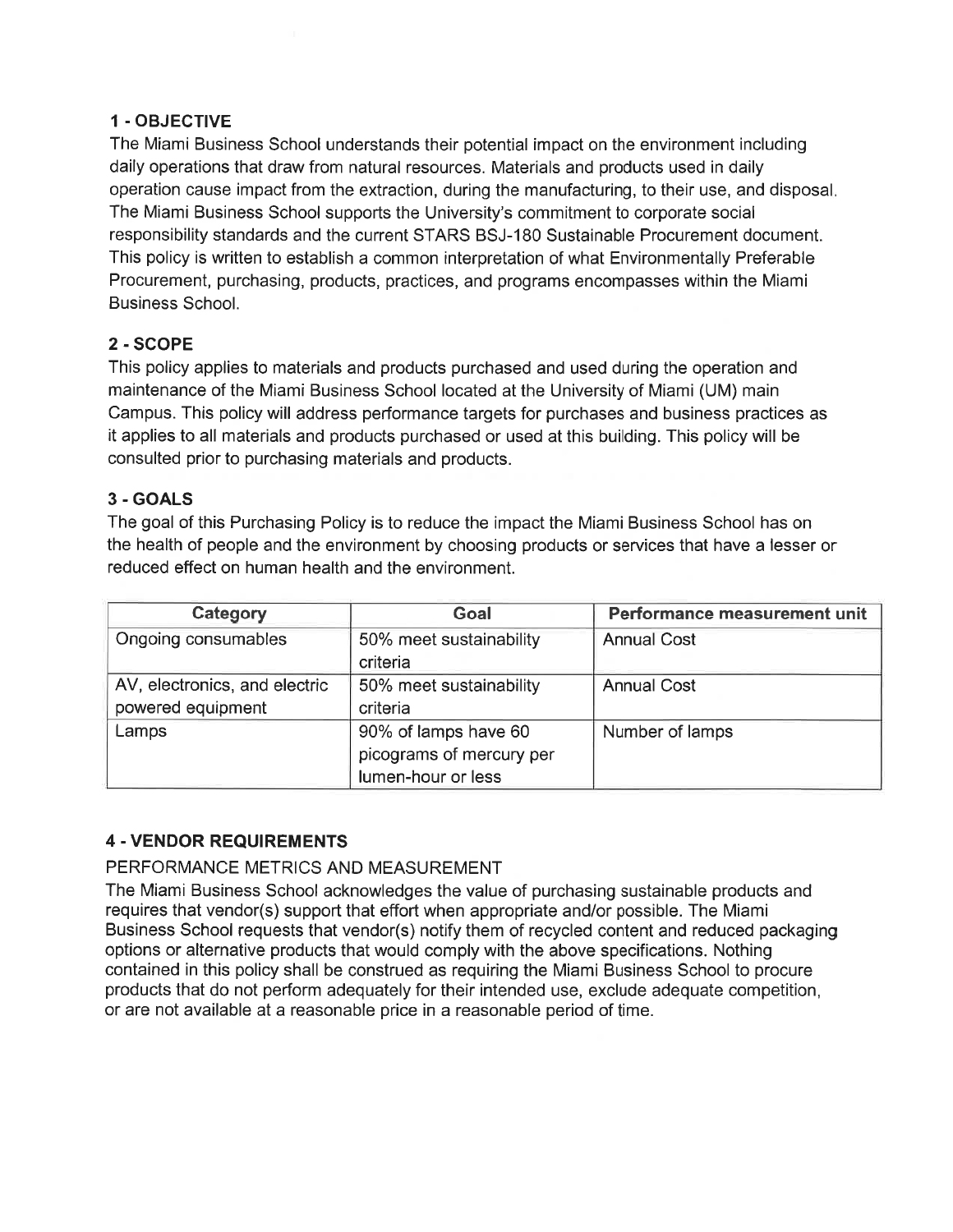#### SUSTAINABILITY CRITERIA FOR VENDOR

- Following our main Campus City's ordinances banning Expanded Polystyrene and Single Use Plastic Bags, the University of Miami requires vendors to comply with these requirements on all campuses.
- If there is no increase in cost, products and services listed in the vendor's catalog should focus on Environmentally Preferred options.
- Vendors will provide an annual report of their Environmentally Preferred Products and Services procurement from UM upon request.
- Vendors' catalog will align as much as possible with the Workday Market Place standard used by the University: "Green" for Environmentally Preferred Products and Services, and "Recycled" for products containing recycled materials.
- Vendors will notify UM of their new Environmentally Preferred Products and Services offerings.
- Vendors will provide annual training on specific Environmentally Preferred Products and Services upon request by UM.
- To promote new approved EPPS initiatives at UM, vendors will contact UM Office of Sustainability: 305-284-8520 / greenu@miami.edu.

# **5 - ONGOING CONSUMABLES**

Ongoing consumables refer to low cost-per-unit materials that are regularly used and replaced throughout the daily course of business. These materials include, at a minimum, paper (printing or copy paper, notebooks, notepads, envelopes), toner cartridges, binders, batteries, and desk accessories. The use of environmentally sensitive materials is preferred.

- The five most purchased product categories based on total annual purchases.
	- 1. Catering/ Food & Beverage services
	- 2. Miscellaneous Items (Event supplies, study room supplies)
	- 3. Office Supplies (Paper, toner cartridges, binders, batteries, and desk accessories)
	- 4. Coffee & Tea
	- 5. Electronics

#### PERFORMANCE METRICS AND MEASUREMENT

The metrics must be based on total purchases per year of applicable materials on a cost basis. Materials meeting two separate criteria count twice toward the total.

#### SUSTAINABILITY CRITERIA FOR ONGOING CONSUMABLES

As applicable, a target of at least 50% of total purchases per year should comply with one of the following:

• Recycled materials and products: The content of purchases must meet or exceed the levels listed in the U.S. Environmental Protection Agency Comprehensive Procurement Guidelines. Products not covered by the Guidelines can get credit for their recycled content with no minimum.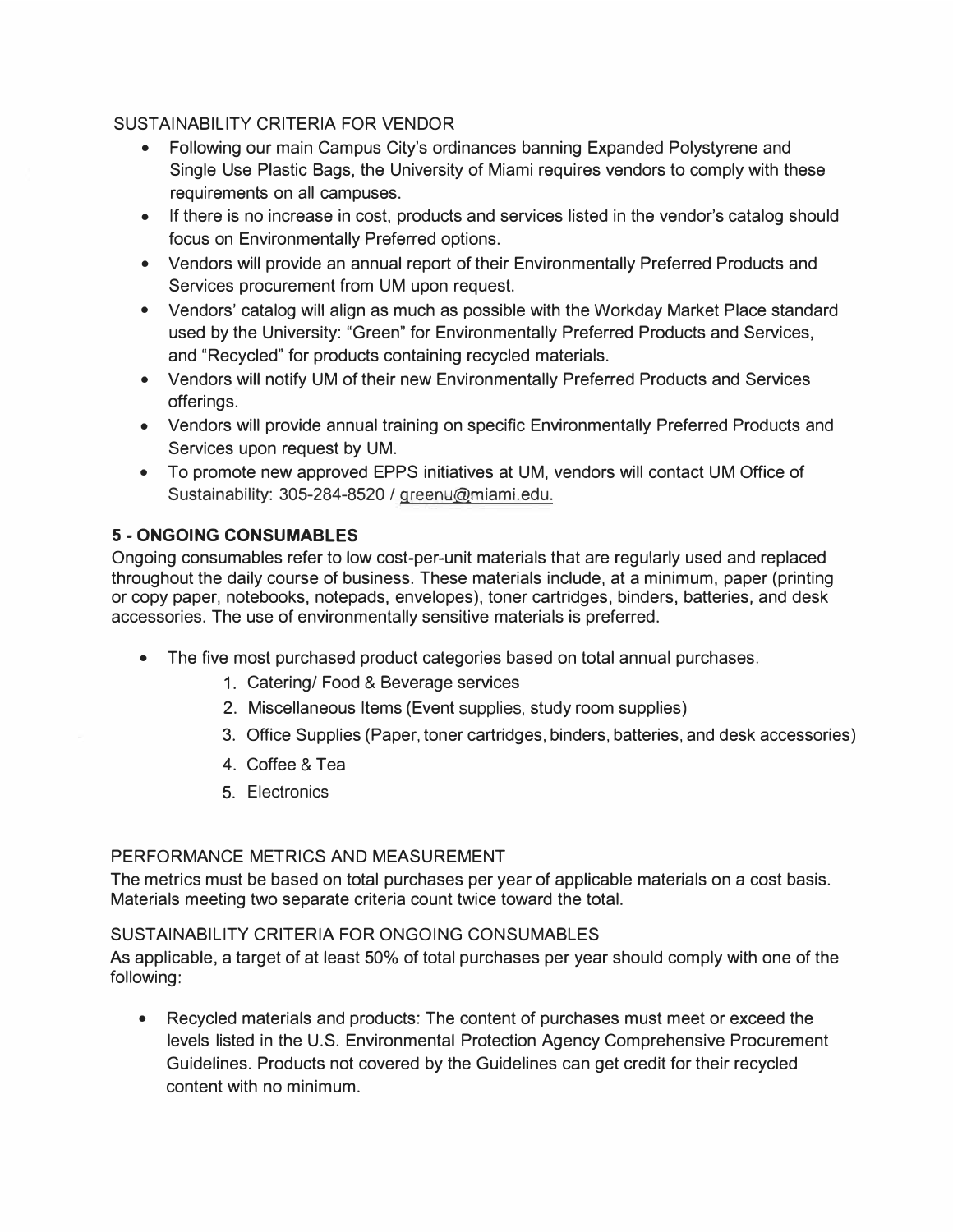- Extended use: Batteries must be rechargeable. Toner cartridges for laser printers must be remanufactured.
- Bio-based products: Bio-based products must meet the Sustainable Agriculture Network's Sustainable Agriculture Standard. Bio-based raw materials must be tested using ASTM Test Method D6866 and be legally harvested, as defined by the exporting and receiving country. Exclude hide products, such as leather and other animal skin material.
- Paper and wood products: Paper and wood products must be certified by the Forest Stewardship Council or USGBC-approved equivalent.
- Materials reuse: Reuse includes salvaged, refurbished, or reused products.
- Extended producer responsibility: Products purchased from a manufacturer (producer) that participates in an extended producer responsibility program or is directly responsible for extended producer responsibility.
- Cradle to Cradle Certified: Products purchased have earned Cradle to Cradle certification of any level, Version 3 or newer.
- Sustainable agriculture: The food or beverage must be labeled USDA Organic, Food Alliance Certified, Rainforest Alliance Certified, Protected Harvest Certified, Fair Trade, or Marine Stewardship Council's Blue Eco-Label, or labeled with the European Community Organic Production logo in accordance with Regulations (EC) No. 834/2007 and (EC) No. 889/2008.
- Local sourcing: The food or beverage must contain raw materials harvested and produced within 100 miles (160 kilometers) of the site.

# 6 - AV, ELECTRONICS, AND ELECTRIC POWERED EQUIPMENT

This refers to products AV, Electronics, and Electric Powered Equipment and other products with a useful life of approximately two or more years and that are replaced infrequently. Examples include office equipment, appliances, external power adapters, televisions, and audiovisual equipment.

- Lamps (indoor and outdoor, hard-wired and portable fixtures).
- Office equipment, appliances, and audiovisual equipment.
- Electric powered equipment.

#### PERFORMANCE METRICS AND MEASUREMENT

The metrics must be based on total purchases per year of applicable materials on a cost basis. Materials meeting two separate criteria count twice toward the total.

# SUSTAINABILITY CRITERIA FOR AV, ELECTRONICS, AND ELECTRIC POWERED **EQUIPMENT**

As applicable, a target of at least 50% of total purchases per year should comply with one of the following:

• EPEAT rating: The equipment must have a silver Electronic Product Environmental Assessment Tool (EPEAT) rating or better.